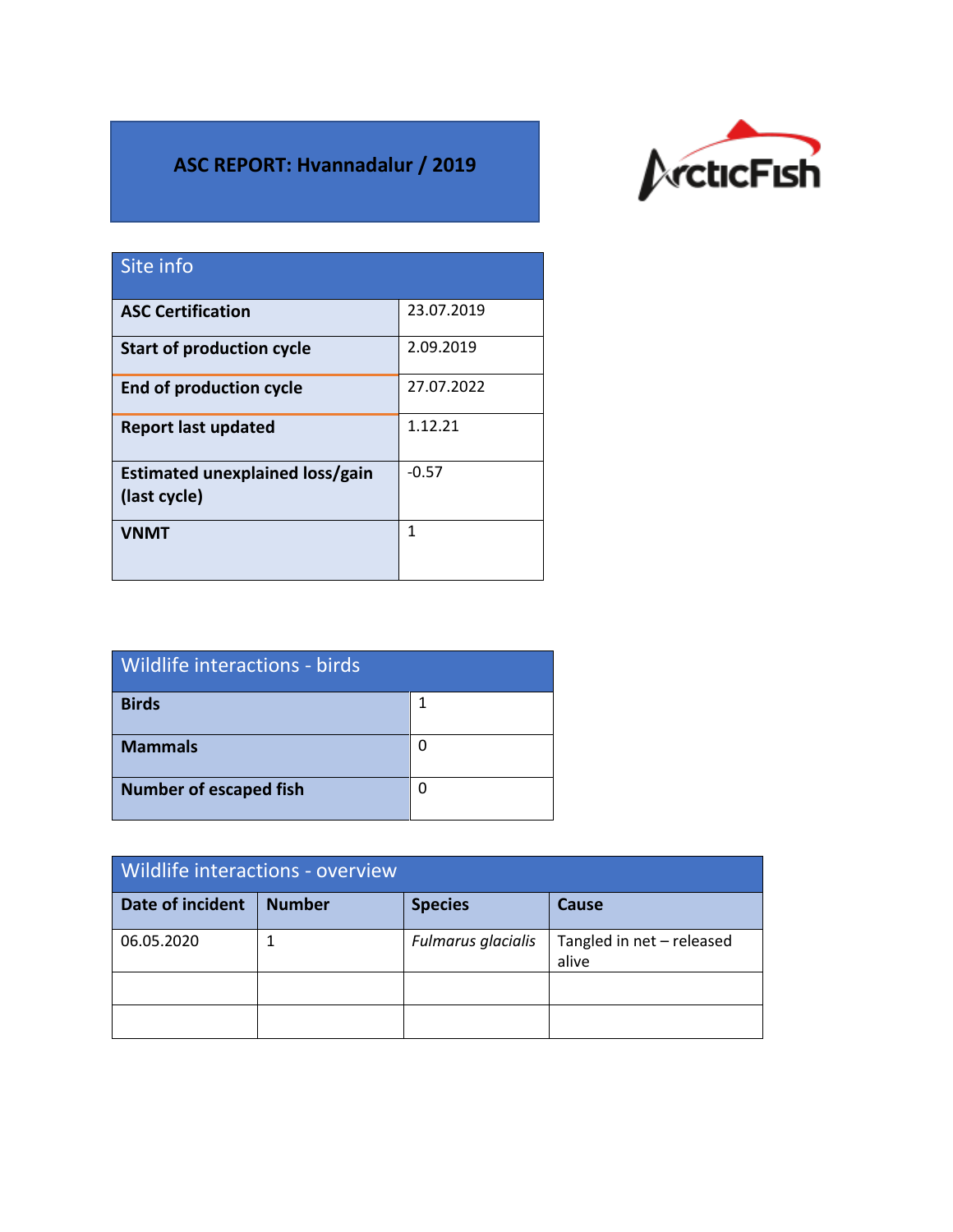| <b>Wildlife interactions - mammals</b> |               |                |       |  |
|----------------------------------------|---------------|----------------|-------|--|
| Date of incident                       | <b>Number</b> | <b>Species</b> | Cause |  |
|                                        |               |                |       |  |
|                                        |               |                |       |  |
|                                        |               |                |       |  |

| Wildlife interactions - Fish escapes |               |       |  |
|--------------------------------------|---------------|-------|--|
| Date of incident                     | <b>Number</b> | Cause |  |
|                                      |               |       |  |
|                                      |               |       |  |
|                                      |               |       |  |

| <b>Fish Health Surveillance</b>                         |      |
|---------------------------------------------------------|------|
| <b>Suspicious Unidentifiable transmissible</b><br>agent | None |
| Detection of OIE -notifiable disease                    | None |

## **2020**

| Lice - Average lice number |                      |               |        |              |
|----------------------------|----------------------|---------------|--------|--------------|
|                            | L. salmonis          |               |        |              |
| <b>Week</b>                | <b>Mature female</b> | <b>Mobile</b> | Larvae | C. elongatus |
| 20                         | 0,00                 | 0,00          | 0,00   | 0,00         |
| 21                         | 0,00                 | 0,00          | 0,00   | 0,00         |
| 22                         | 0,00                 | 0,00          | 0,00   | 0,00         |
| 23                         | 0,00                 | 0,00          | 0,00   | 0,00         |
| 24                         | 0,00                 | 0,00          | 0,00   | 0,00         |
| 25                         | 0,00                 | 0,00          | 0,00   | 0,10         |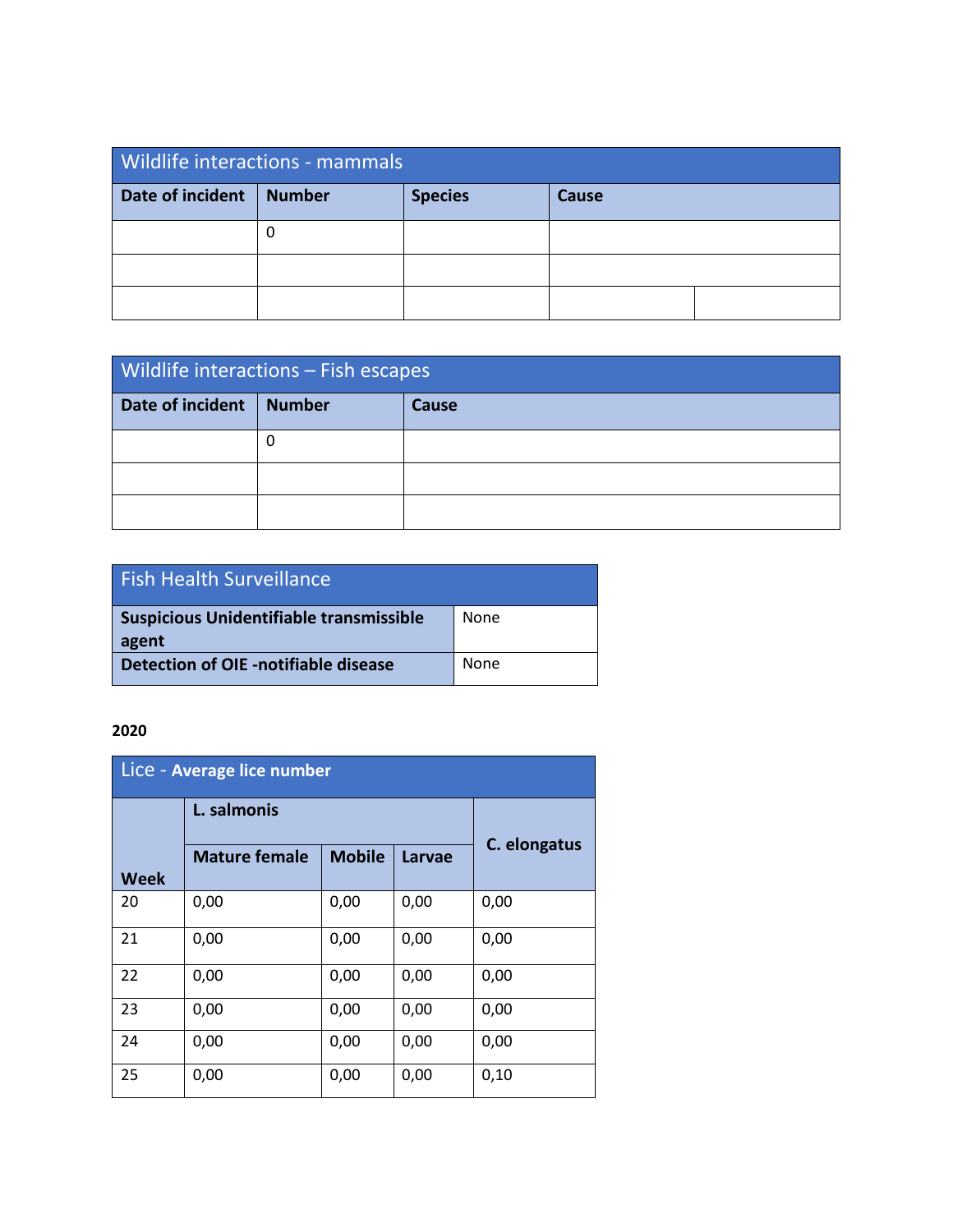| 26 |      |           |           |       |
|----|------|-----------|-----------|-------|
| 27 | 0,00 | 0,00      | 0,00      | 0,13  |
| 28 |      |           |           |       |
| 29 | 0,00 | $0,\!00$  | 0,00      | 0,11  |
| 30 | 0,00 | 0,00      | 0,00      | 0,16  |
| 31 |      |           |           |       |
| 32 | 0,00 | 0,00      | 0,00      | 0,21  |
| 33 |      |           |           |       |
| 34 | 0,00 | 0,00      | 0,00      | 0,59  |
| 35 |      |           |           |       |
| 36 | 0,00 | 0,00      | 0,00      | 1,95  |
| 37 | 0,04 | 0,01      | 0,58      | 5,29  |
| 38 | 0,00 | 0,00      | 0,85      | 4,43  |
| 39 | 0,05 | 0,02      | 0,12      | 9,39  |
| 40 | 0,15 | 0,00      | 0,00      | 28,68 |
| 41 | 0,02 | 0         | 6,74      | 28,92 |
| 42 | 0    | $\pmb{0}$ | 0         | 27,64 |
| 43 |      |           |           |       |
| 44 |      |           |           |       |
| 45 | 0    | $\pmb{0}$ | $\pmb{0}$ | 29,53 |
| 46 | 0    | $\pmb{0}$ | 0         | 20,47 |
| 47 |      |           |           |       |
| 48 | 0,04 | 0,00      | 0,00      | 25,25 |
| 49 |      |           |           |       |
| 50 |      |           |           |       |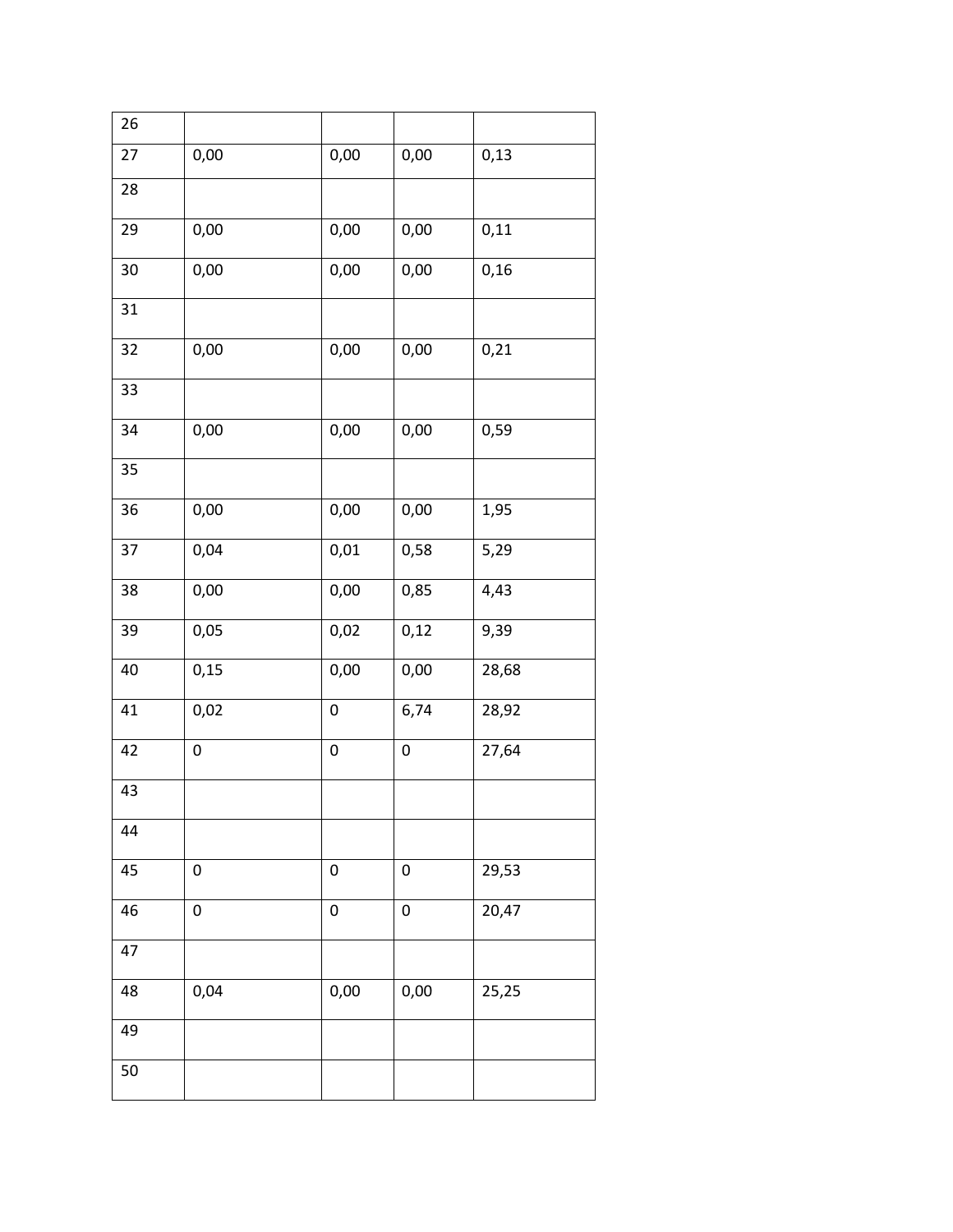## 

| Lice - Average lice number |                      |               |               |              |
|----------------------------|----------------------|---------------|---------------|--------------|
|                            | L. salmonis          |               |               |              |
| <b>Week</b>                | <b>Mature female</b> | <b>Mobile</b> | <b>Larvae</b> | C. elongatus |
| 20                         | 0,00                 | 0,00          | 0,00          | 0,05         |
| 21                         | 0.00                 | 0.01          | 0.00          | 0.03         |
| 22                         | 0.04                 | 0.00          | 0.00          | 0.00         |
| 23                         | 0.00                 | 0.01          | 0.00          | 0.00         |
| 24                         | 0.00                 | 0.03          | 0.00          | 0.09         |
| 25                         |                      |               |               |              |
| 26                         | 0,00                 | 0,03          | 0,00          | 0,01         |
| 27                         | 0.00                 | 0.00          | 0.00          | 0.02         |
| 28                         |                      |               |               |              |
| 29                         |                      |               |               |              |
| 30                         | 0.03                 | 0.2           | 0.00          | 0.43         |
| 31                         |                      |               |               |              |
| 32                         | 1.28                 | 0.32          | 0.00          | 1.62         |
| 33                         | 0.83                 | 0.83          | 0.00          | 0.00         |
| 34                         | 1,23                 | 0,5           | 0,00          | 0,7          |
| 35                         | 0,2                  | 0,95          | 0,00          | 0,55         |
| 36                         |                      |               |               |              |
| 37                         | 1,05                 | 0,45          | 0,00          | 1,65         |
| 38                         |                      |               |               |              |